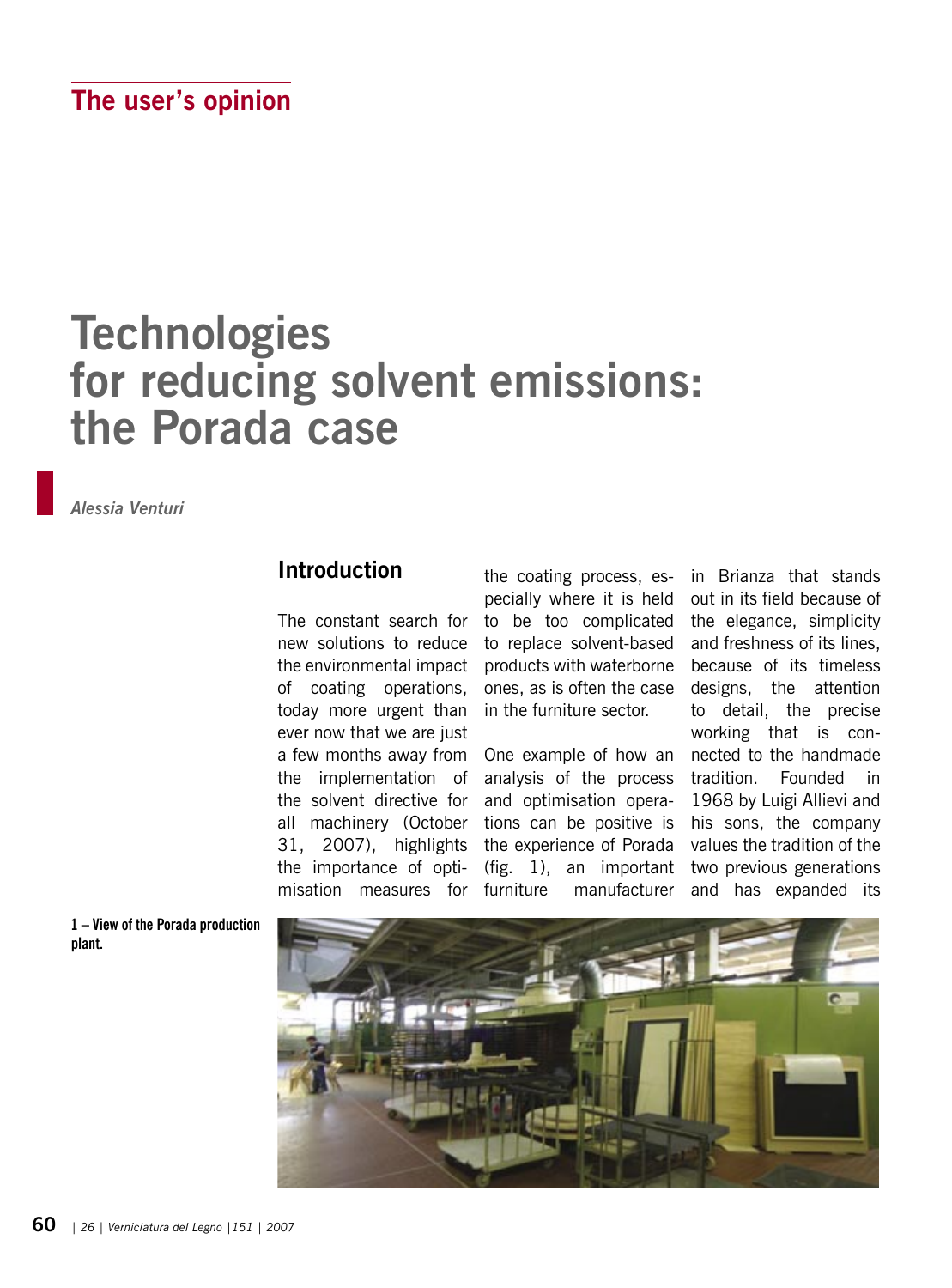



2), started in 1948, to other sectors.

Because of the type of furnishings produced and because of the considered decisions based on the requirements of its customers, Porada today does not use water borne products, even if it does have some of these products for evaluating the feasibility of a mixed cycle. In the meantime, in order to guarantee healthy working conditions for its employees and to reduce emissions, it has introduced the Simple Paint system from Ate (fig. 3) to optimise the application of coatings and to reduce VOC emissions.

"The solution for reducing pollution that we are proposing - explained Simone Barbieri (Ate)

production of chairs (fig. – eliminates the reasons for the excessive dispersion of coating in the application phase: the generation of uncontrolled electrostatic charges, for example, cause the rubbing of the coating at the moth of the nozzle and it distributes une-

venly on the surface of the item; in general, all those phenomena that create multiple interferences of static electricity even when electrostatic application systems are not used, for example when mixed air systems are used, and which can

**2 – A chair produced by the furniture manufacturer in Cabiate (Co).**

**3 – The Simple Paint system from Ate (installed by Stiver).**

**4 - Tiziano Gariboldi, production manager for Porada, with Simone Barbieri from Ate..**

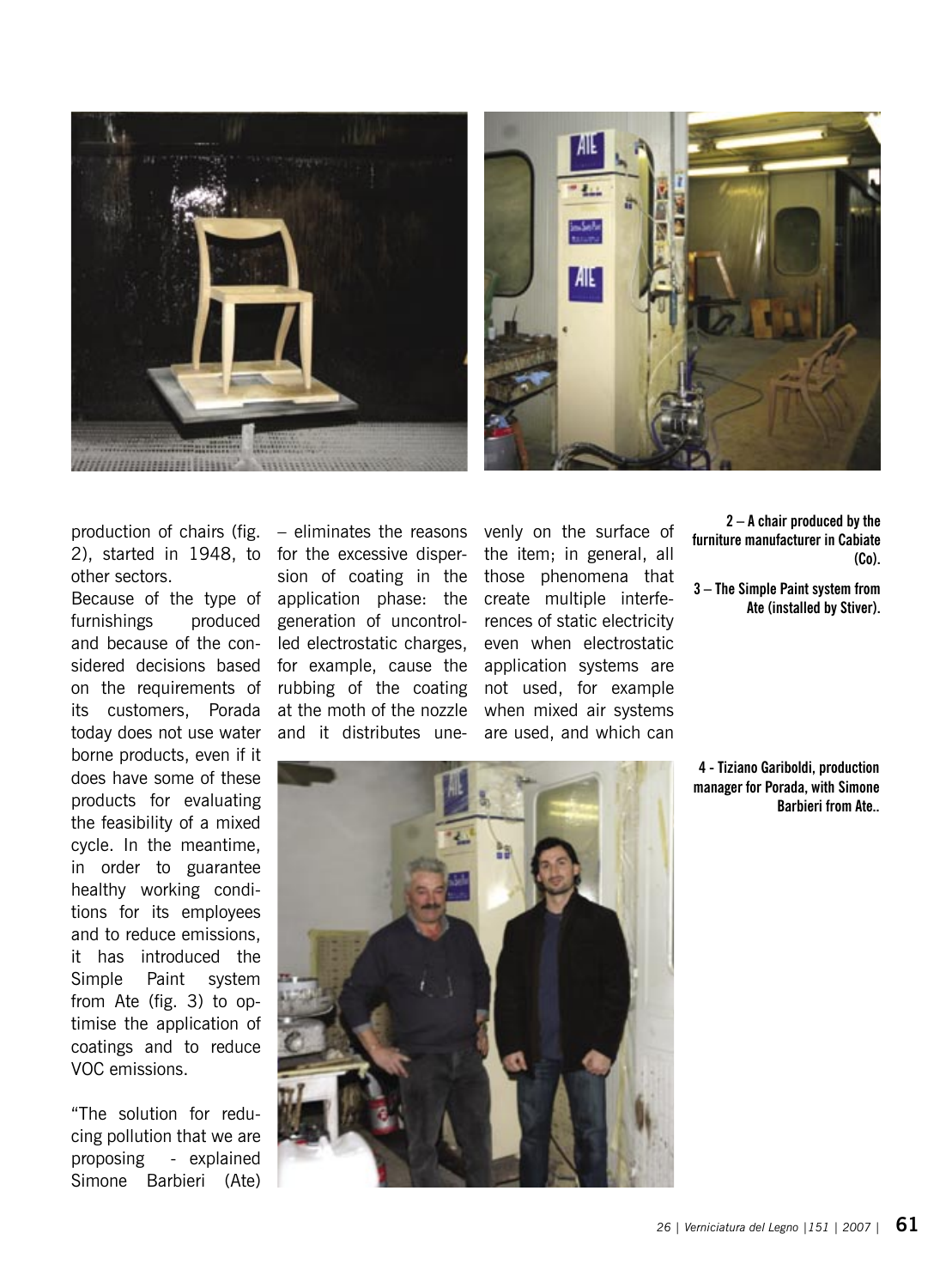**5 – The application of the under coat on some table bases.**



**6 and 7 – The sanding operations can be done automatically or manually in the case of complex shapes.**





compromise the final quality of the finishing phase by compromising the correct spreading of the film, its uniformity, its adhesion, as well as creating added amounts of overspray, with an uneconomical use of coating.

The Simple Paint system that we have developed works on nebulisation air, neutralising it electri cally (deionising it) and produces less overspray, better penetration of the coating, a better sprea ding of the film, reducing maintenance costs for the booth and achieving a substantial reduction in the amount of solvents released into the air - in the case of traditional coating products - and creating a considerable saving of the coating that is used, which is around 20%".